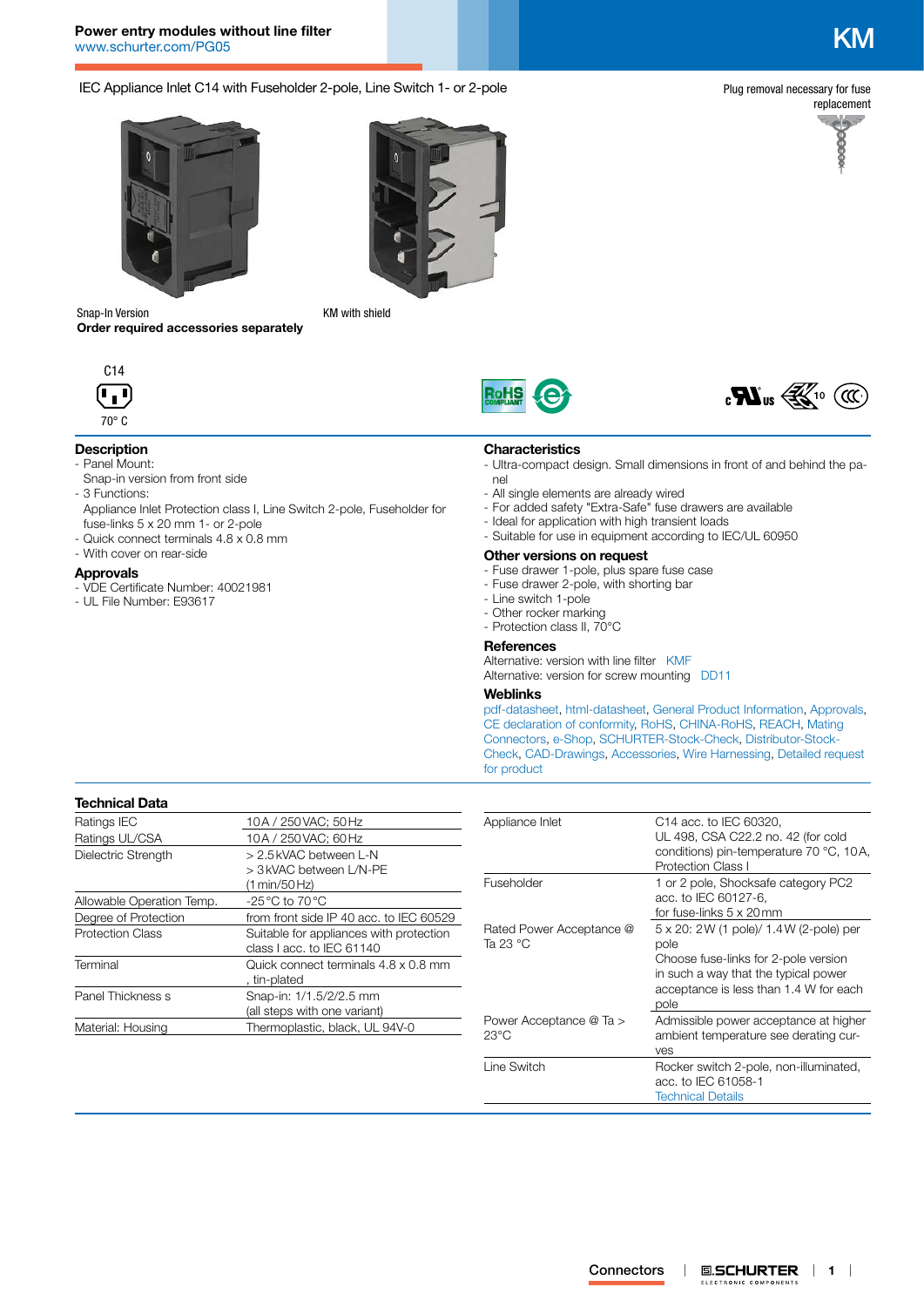## **Dimensions**

KM without shield









KM with shield

 $\overset{\textcirc}{\sim}_{\mathcal{S}}$ 









## **Diagrams**

50

with shield



1) Line 2) Load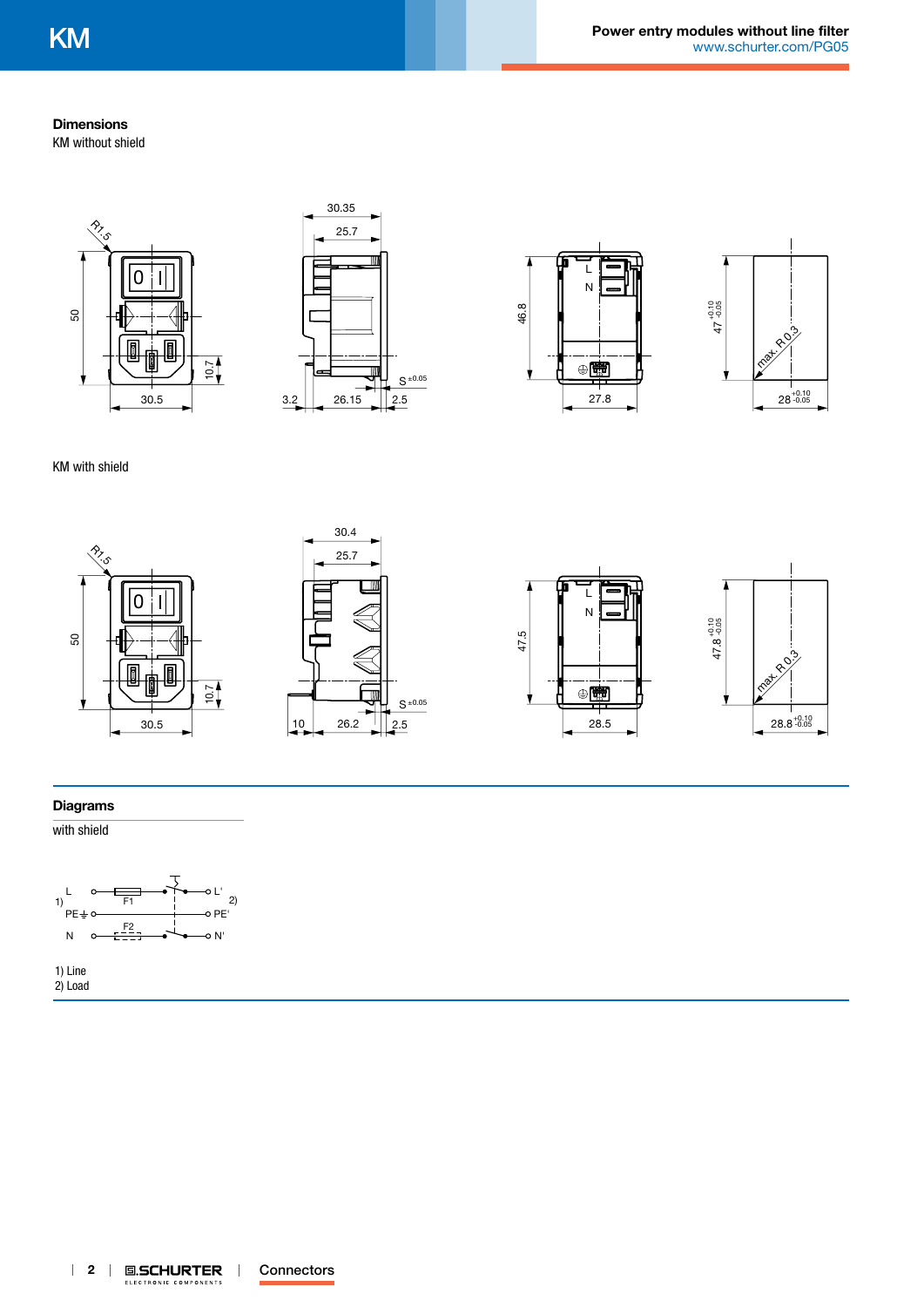## **Derating Curves**



## **All Variants**

| <b>Fuseholder</b> | Line Switch | <b>EMC-Shielding</b>                    | <b>Order Number</b> |  |
|-------------------|-------------|-----------------------------------------|---------------------|--|
|                   |             |                                         |                     |  |
|                   |             |                                         |                     |  |
| 1-pole            | 2-pole      | $\overline{\phantom{a}}$                | KM00.1205.11        |  |
| 2-pole            | 2-pole      | $\overline{\phantom{a}}$                | KM00.1105.11        |  |
| 1-pole            | 2-pole      | With EMC-shield and without line filter | KM01.1205.11        |  |
|                   |             |                                         |                     |  |
| 2-pole            | 2-pole      | With EMC-shield and without line filter | KM01.1105.11        |  |

Most Popular.

Availability for all products can be searched real-time[:http://www.schurter.com/en/Stock-Check/Stock-](http://www.schurter.com/en/Stock-Check/Stock-Check-SCHURTER)[Check-SCHURTER](http://www.schurter.com/en/Stock-Check/Stock-Check-SCHURTER)

**Packaging unit** 50 Pcs

## **[Required Accessory](http://www.schurter.ch/wwwsc/con_z01.asp)**

#### **Description**

[Fusedrawer 2](http://www.schurter.ch/pdf/english/typ_Fusedrawer_2.pdf)

Fusedrawer für Fuse Links 5x20 mm, with or without Voltage Selector Insert

| Fingergrip, 2-pole | 4301.1401 |
|--------------------|-----------|
| Extra-Safe, 2-pole | 4301.1403 |
| Fingergrip, 1-pole | 4301.1405 |
| Extra-Safe, 1-pole | 4301.1407 |
|                    | $\cdots$  |